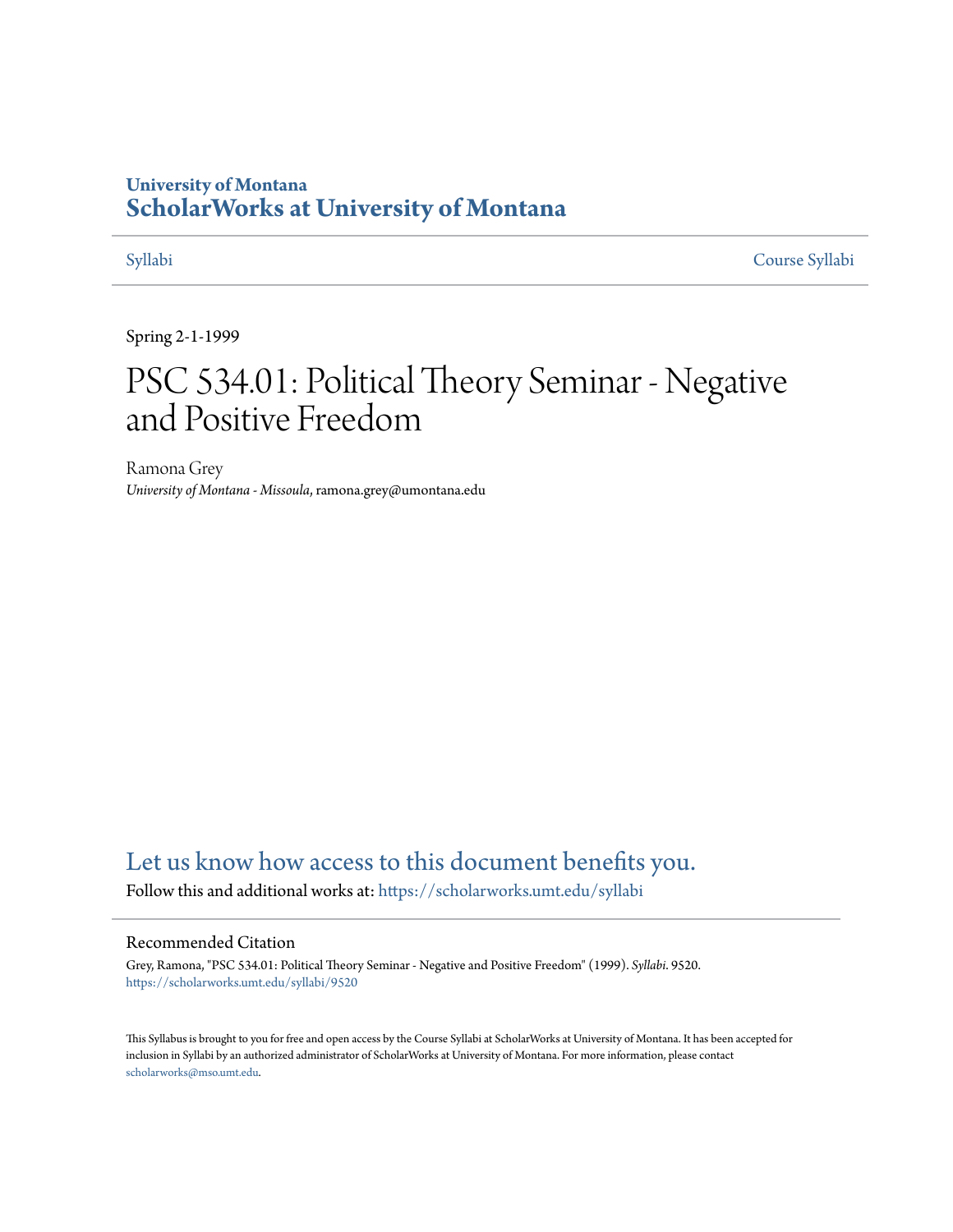### University of Montana Department of Political Science

Political Science 534 Office Hrs MW 2-3; T 3-4 Phone: 243-2105

Spring 1999 Dr. Grey

#### Political Theory Seminar: Negative & Positive Freedom

"The world freedom is incompletely descriptive. To understand what freedom means, we must know what it is  $-$ freedom from or freedom for." Maurice Cranston.

#### Course Description:

Classical and contemporary political philosophers often speak of freedom, (some even make a distinction between liberty and freedom.) But what exactly does freedom mean? There is considerable debate among theorists, and especially among the writers we will examine this semester over whether freedom or "liberty" should be treated as an end (good for its own sake) or a means (to other human ends or values.) This seminar we will examine both forms of freedom, considering how the embrace of negative or positive freedom can influence a thinker's position on what properly belongs to the public verses the private sphere, the relationship between society's good and the individual's interests, as well as what he/she believes are the sources of oppression and its remedy.

Course Objectives: after successfully completing the course work, the student should be able to:

1. Distinguish between negative and positive freedom, and recognize how this analytical framework influences contemporary political discourse.

2. Develop concise, analytic essays on the assigned readings in contemporary theory. Specifically with regards to an analytic perspective, the student will consider their own position with respect to different approaches to studying political theory (i.e. what consequences follow when one emphasizes text over context when studying political theory.)

3. Evaluate a political theory in terms of its analytic, empirical, and normative strengths and/or weaknesses.

#### Course Grading:

PS 534 will be taught as a seminar. Short essays (6-7 per student) will be assigned and critiqued in class (55%'Qf course grade.) Class participation (20% of course grade) will evaluated according to each student's contribution to discussions on reading assignments. In addition, students will be expected to assess the merits and weaknesses of their colleague's essays. (To give us time to prepare questions, copies of your essay must be distributed the Friday before you are scheduled to orally present it.) Late essays will not be accepted. The final (25% of course grade) will be a take-home essay examination.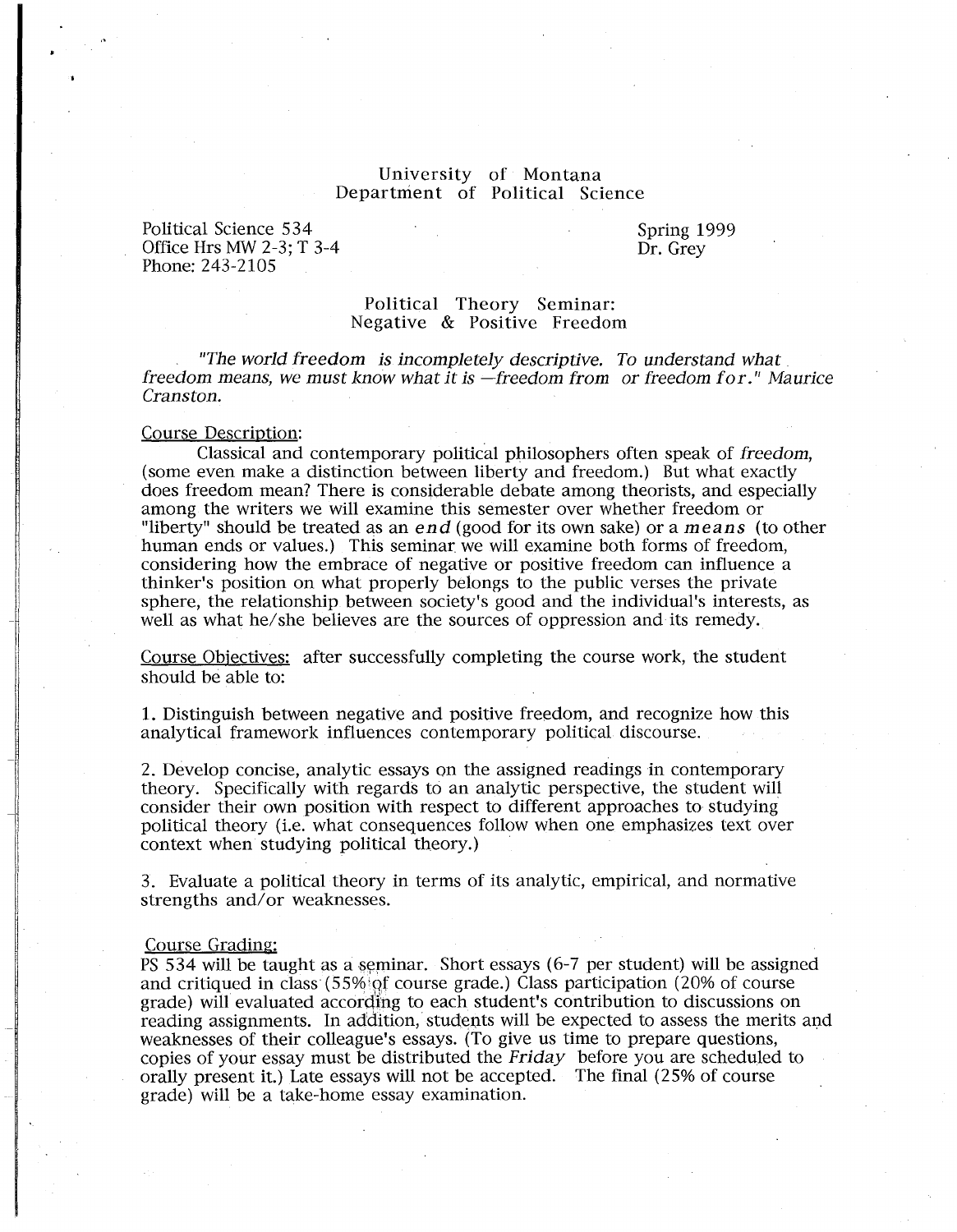#### Required Tests:

Hayek, Road to Serfdom; selections from The Constitution of Liberty (on reserve) T.H. Green, "Liberal Legislation & Freedom of Contract" (handout) Lippmann, The Public Philosophy Krutch, The Modern Temper Leo Strauss, Natural Right & History Erich Fromm, Escape From Freedom Arendt, The Human Condition Berlin, Essays on Liberty

Selected readings on Arendt, post-modern feminism (on reserve)

January 26th Introduction to the Course: Negative v. Positive Freedom

February 2nd

Liberalism & The Two Concepts of Liberty Read: Hayek, The Road to Serfdom;

Essays (\*due 2/1 by Spm): What form of liberty, positive or negative, does Hayek embrace and why? What are the problems, if any, do you find in Hayek's conception of liberty?

Recommended Readings:

Sunstein, "The Road to Serfdom," The New Republic, 20 October 1997

Macfarlane, "On Two Concepts of Liberty, Political Studies, vol. 14, no. 1 Fall 1966

Cranston, M. Freedom

Gray, J. "The Road From Serfdom," National Review, 27 April 1992

Hazlett, T. "The Road From Serfdom: An Interview with F.A. Hayek, Reason, July 1992

Kumar, A. "F.A. Hayek: Economics and Politics," Indian journal of Political Science, Jan. 1992

Lundstrom, M. "ls Anti-Rationalism Rational? The Case of F.A. Hayek," Scandinavian Political Studies, 1992

Miller, D."F.A. Hayek: Dogmatic Skeptic," Dissent, Summer 1994

February 9th

.·

Theories of Liberty & Public Policy/Law

Read: Hayek, The Constitution of Liberty (on reserve) Colorado v. Connelly (1986)

Essays (due 2/5 by 2pm): What role(s) for the state would Hayek's theory of freedom support? Why?

Essays: How do the opinions in Colorado v. Connelly (1986) illustrate the tensions between negative and positive freedom? How would you have ruled in the case, and why?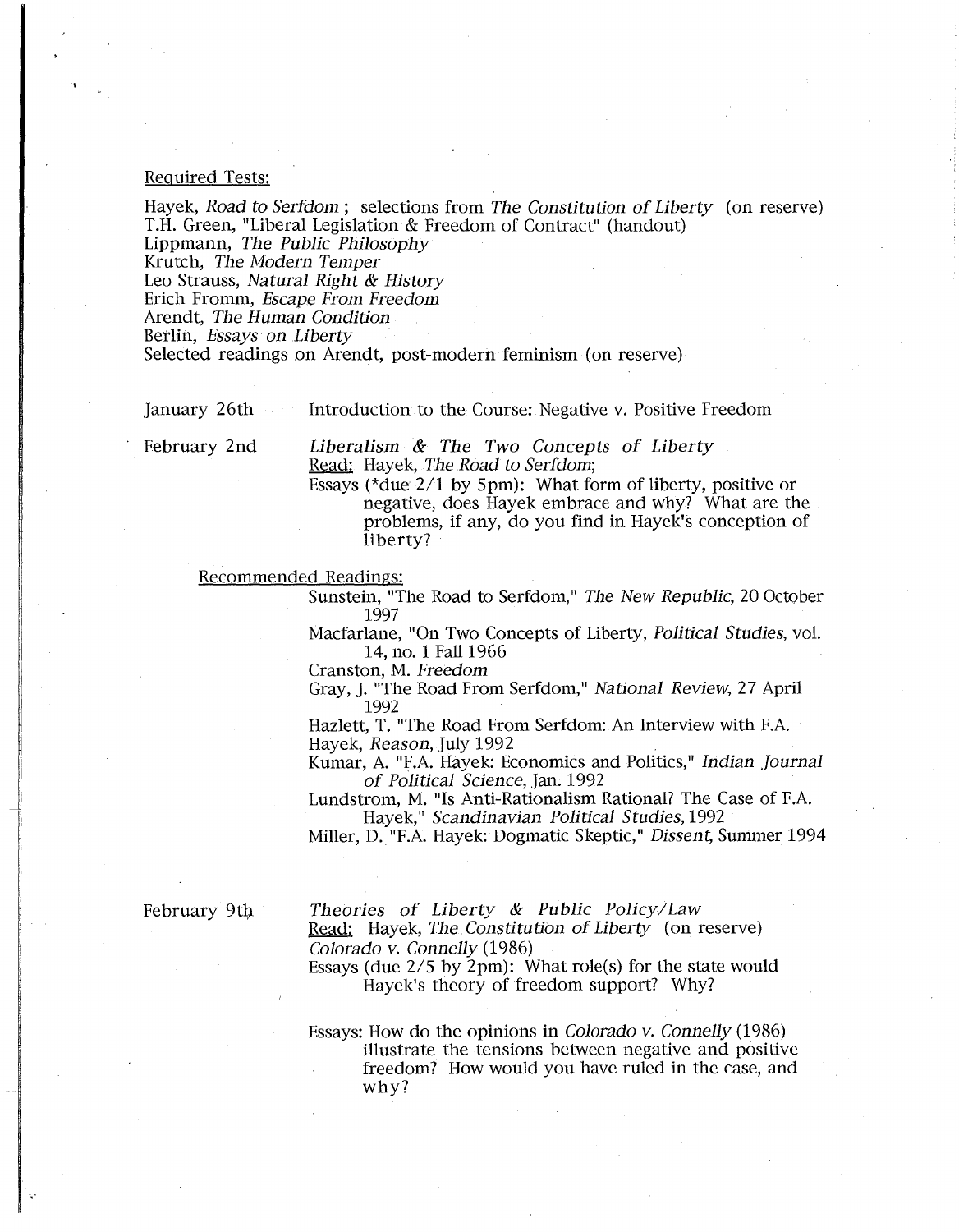#### February 16th

#### Positive Freedom

Read: T.H. Green, "Liberal Legislation," (handout); Essays (due 2/12 by 2pm): Is private property truly "private"? If so, why? If not why not?

Essays("): "What T.H. Green understood, Hayek did not; namely, personal liberty is dependent upon legal rights and social obligations." Discuss

Recommended Readings:

Anderson, O, "The Feminism of T.H. Green...," History of Political Thought, Winter 1991

Bevir, M. "Welfarism, Socialism, and Religion...," The Review of Politics, Fall 1993

Etzioni, A. Rights & the Common Good

Harris, P., "Moral Progress & Politics: The Theory of T.H. Green," Polity, Spring 1989

Nichols, D. "Positive Liberty: 1880-1890," Amer. Pol. Sci. Rev. , March 1962

Simhony, A. "What T.H. Green a Utilitarian?," Utilitas, May 1995

> "T.H. Green: The Common Good Society," History of Political Thought, Summer 1993

February 23rd

The Public Philosophy & Liberty Read: Lippmann, The Public Philosophy

Essays (due 2/19 by 2pm): Clearly, for Lippmann the "public interest" and "the people's will" are not the same. Why not? What problems does this distinction pose for democratic theory?

Essays ("): To cure our ailing democracy, Lippmann recommends that we repair the rupture in "the continuity of the traditions of civility." What does he mean by "traditions of civility?" Would his political prescription take us forward, backward? Is this good or bad?

Recommended Readings:

John Diggins, "From Pragmatism to Natural Law; Walter Lippmann's Quest for the Foundations of Legitimacy," Political Theory, vol. 19, Nov. 1991

John Dewey, The Public & Its Problems, (1927)

W. Lippmann, A Preface to Politics (1914)

Public Opinion (1922); A Preface to Morals (1929) Stavrolpoulos, P. "Liberal Dilemmas, Conservative Problems. . " Australian journal of Political Science, Nov. 1993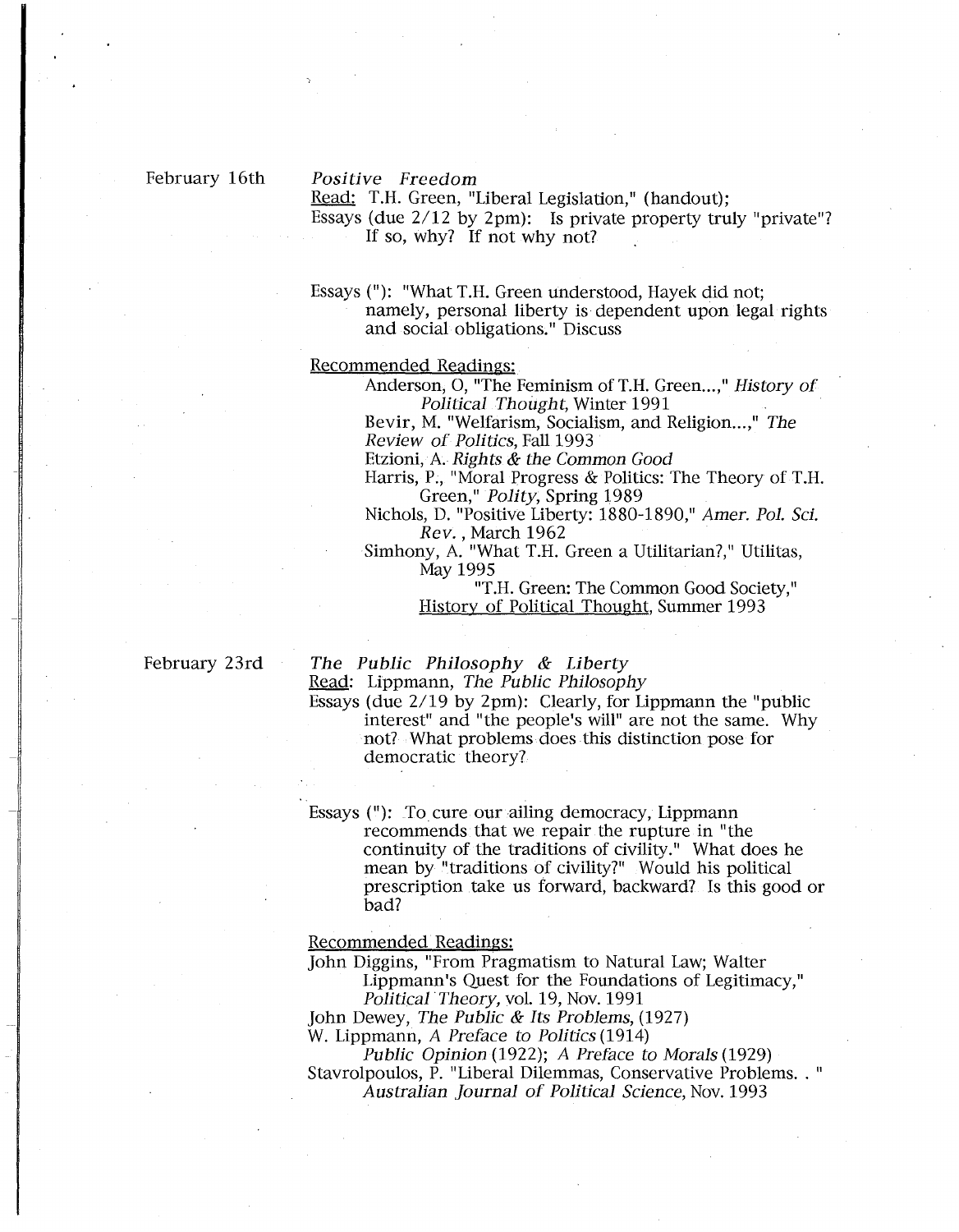March 2th

#### Freedom, Individualism, & "the Modern Temper" Read: Krutch The Modern Temper

Essays (due 2/26): What does Krutch's account of modern art, modern science and modern knowledge suggest about human dignity? Does it make sense to speak of individual "freedom" and "rights" in the modern world?

Recommended Readings:

Cowley, Exile's Return, 1959

Diggins, Up From Communism: Conservative Odyssey In American Intellectual History, 1975

Frankel, The Case for Modern Man, 1955

Grey, "Modern Liberalism & Despair, The Pilgrimage of J.W. Krutch," *American Studies*, Spring 1997

Perry, "The Modern Distemper," Saturday Review of Literature. June 1929

Kateb, Utopia & Its Enemies, 1963

Margolis, Joseph Wood Krutch: A Writer's Life, 1980

Nash, The Nervous Generation: American Thought, 1917-1930, 1970

Slater, "The Negative Secularism of The Modern Temper: Joseph Wood Krutch, American Quarterly, Summer 1981

March 9th

Negative Freedom. v. Classical Political Philosophy Read: Strauss, Natural Right & History

Essays(due  $3/5$  by 2pm): There is always a villain in every political philosophy. Who (or what), for Strauss is the villain(s)?

Essays: Critically examine what Strauss means by "natural right." In what sense, can we say its a positive right?

#### Recommended Readings:

John Gunnell, Political Theory, Tradition & Interpretation Q, Skinner, The Foundations of Modern Political Thought "Strauss, Philosophy, and Politics," (Symposium) Political Theory, August 1987

J.G.A. Pocock, The Machiavellian Moment

Herbert Storing (ed.) Essays on the Scientific Study of Politics A. Macintyre, After Virtue

Ernest Fortin, "Gadamer on Strauss," Interpretation, Jan. 1984 Gadamer, Truth and Method

March 15-20 Spring Break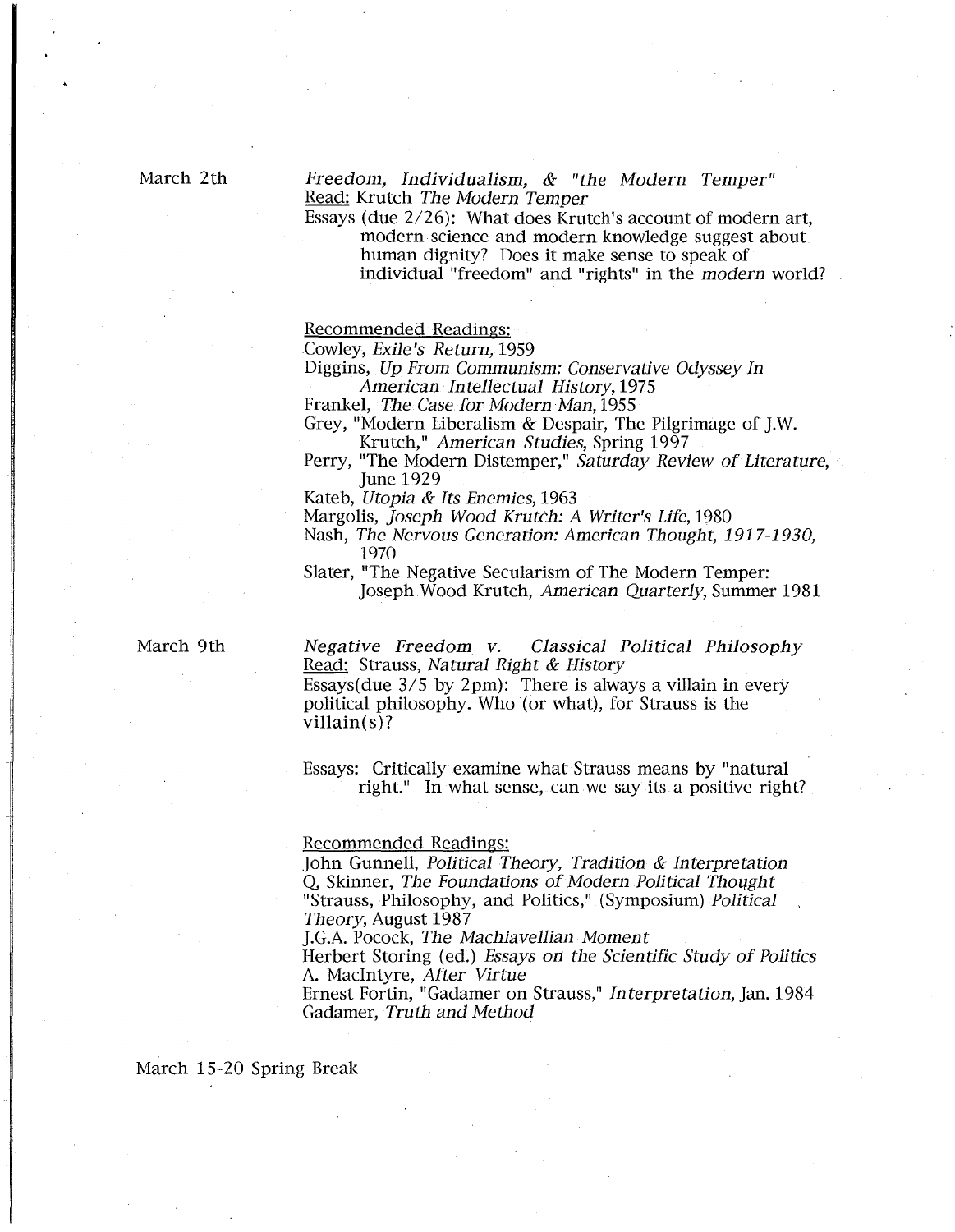#### Strauss cont.

Essays (due 3/22 by Spm): In defending his conservative political principles, Jeffery Hart lists one variety of conservative thought "Natural law conservatism," which deduces principles of behavior from the fact of 'human' nature as distinct from other kinds of nature, and on that account resists moral change based on fashion, historical accident, or false analogies between human nature and other kinds. Conservatism of this kind, he thinks, "is. found in Aristotle, Aquinas, Burke, and today in Leo Strauss (italics added.) In light of your reading, discuss this statement.

### Essays: How does Strauss extricate himself from the . commonplace notion that we are all historical beings? Is the idea of the tradition of political thought based on history?

#### Recommended Readings:

Allen Bloom, The Closing of the American Mind John Diggins, The Promise of Pragmatism, 1994 T.S. Eliot, "The Waste Land," Selected Poems C.S. Lewis, The Screwtape Letter Niebuhr, Children of Light/Children of Darkness Oakeshott, Religion, Politics, and the Moral Life

March 30th

1

# Freedom & Critical Theory

Read: Fromm, Escape From Freedom

Essays (due 3/29): "What is good or bad for man is not a metaphysical question, but an empirical one that can be answered on the basis of an analysis of man's nature and the effect which certain conditions have on him." (266 -Escape From Freedom)What difficulties are involved in making an "empirical" view of human nature the basis of a political theory?

Essays: Fromm, in common with other writers on the left, has a concept of alienation. What is it? Has the concept of alienation become outdated, too blunt for an analytical tool?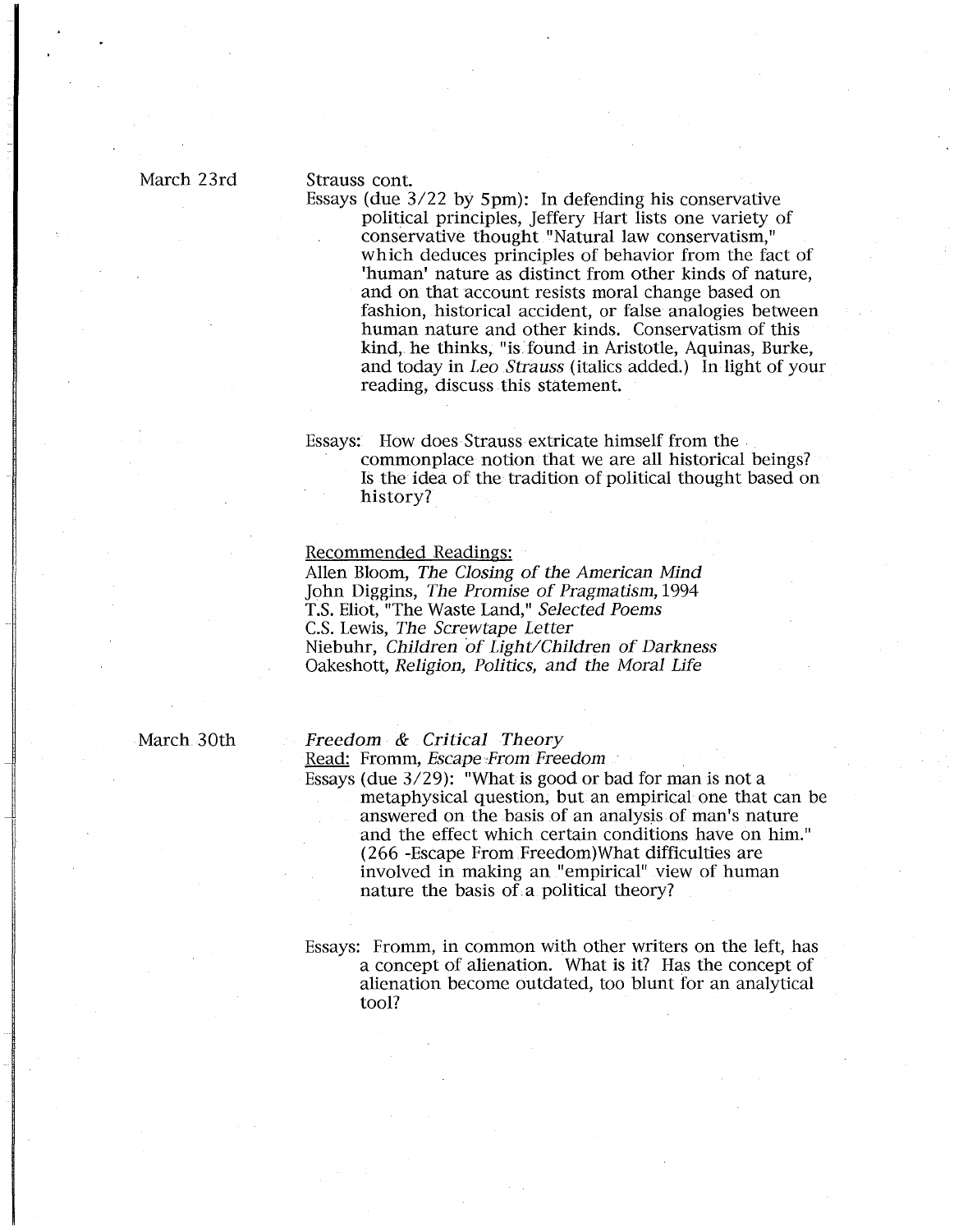#### Recommended Readings:

Birnback, Neo-Freudian Social Philosophy, 1961

Bartlett & Schodall, "Fromm, Marx, and the Concept of Alienation, *Science and Society*, Summer 1963

Fromm, Man For Himself

Anatomy of Human Destructiveness Tucker, The Marxian Revolutionary Idea

Kariel, "The Normative Pattern of Erich Fromm's Escape From

Freedom," Journal of Politics, vol. 19, 1957

Marcuse, One Dimensional Man

Schaar, Escape From Authority: The Perspectives of Erich Fromm, 1961

Wells, The Failure of Psychoanalysis: From Freud to Fromm, 1963

April 6th

Fromm's Humanist Vision of Freedom

Read: Fromm, *Escape From Freedom*.

Essays(due 4/2 by 2pm): Does it make sense to you to

distinguish between interests and real interests? Would you join with Fromm is establishing a rational political system? {Or is the separation of interests from real interests elitist, and therefore unacceptable? Explain.}

Essays: "Freud's relativist position. . .assumes that psychology can help us to understand (what's behind) value judgments but cannot help in establishing the validity of value judgments themselves." In observing as much, Fromm seems to have put his finger on our modern predicament. What problems does this "modern relativism" pose for the social critic (including Fromm) who wishes to defend positive freedom?

Recommended Reading:

Briggs, "From Slaves to Robots," New Statesman and Nation, 23 June 1956

Burston, The Legacy of Erich Fromm, 1991 Ellul, The Political Illusion

The Technological Society

H.P. "The Insane Society," Dissent, vol. 3, Winter 1956

Spitz, "The Appeal to the Right Man," in Democracy and the Challenge of Power, 1958

Sykes, "The Americanization of Erich Fromm," The Hidden Remnant, 1962

Riesman, The Lonely Crowd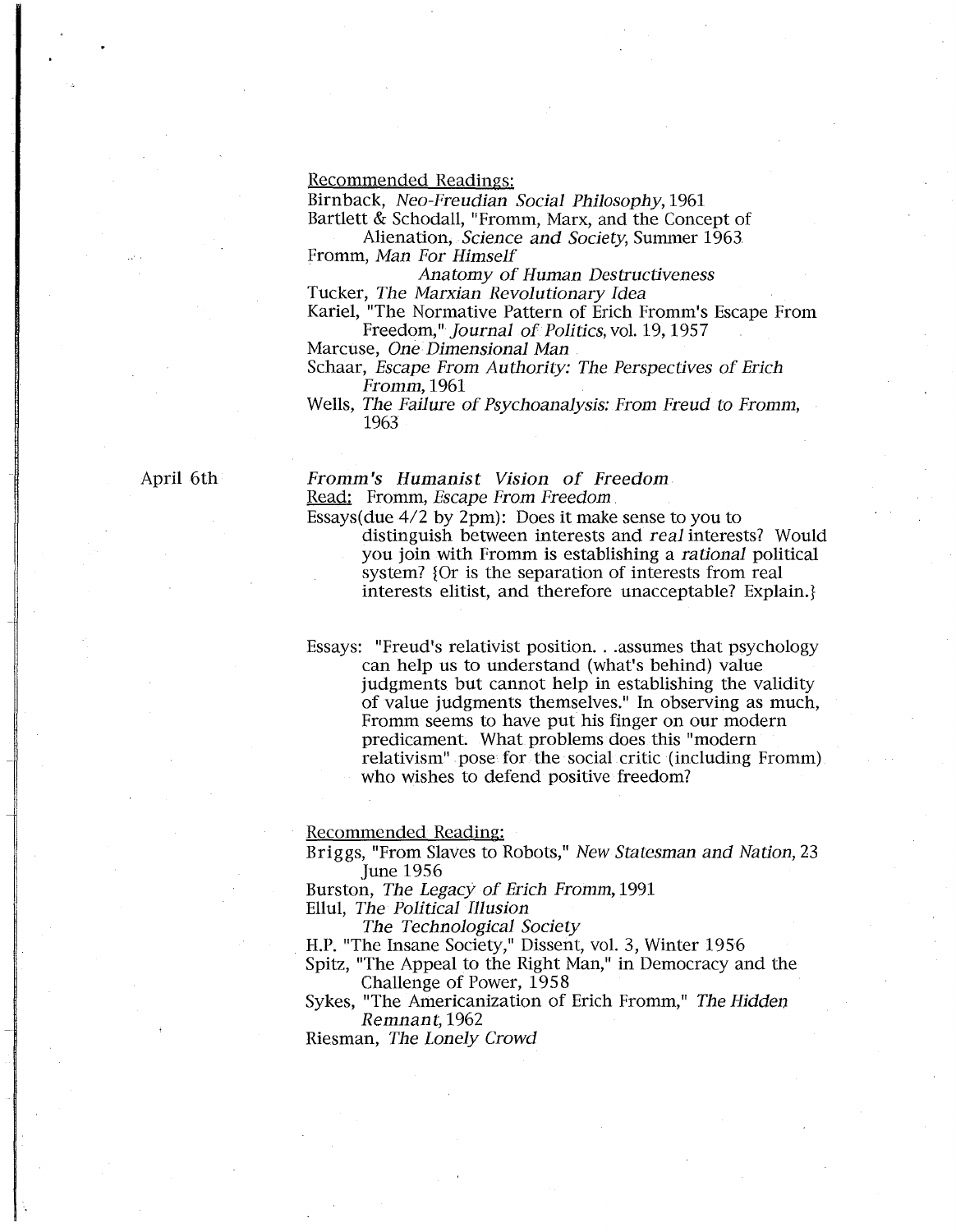## Freedom, The Public and The Private Read: Arendt, The Human Condition, pp. 1-175

Essays (due 4/9 by 2pm): Arendt is critical of Marxism, yet how does her indictment of modern society parallel Fromm's? Is her diagnosis of modern alienation prone to the same analytic &/or empirical weaknesses?

Essays: . Arendt argues that in the beginning of the modern period, work had displaced both contemplation and action in the hierarchy of men's activities; but by the nineteenth century labour had replaced work as the supreme activity. How did this triumph of animal laborans come about according to Arendt?

#### Recommended Reading:

Special Issue on Hannah Arendt, Social Research, 1977 Kateb, "Freedom & Worldliness in the Thought of

Hannah Arendt, " Political Theory, Spring 1977 Kateb, Hannah Arendt

Canovan, "The Contradictions of Hannah Arendt's Political Thought," Political Theory, February 1978

Levin, "On Animal Laborans and Homo Politicus in Arendt, Political Theory, November 1979

Arendt, On Revolution

Between Past and Future

The Life of the Mind

Pitkin, "Justice: On Relating Private and Public," Political Theory, August 1981

Wolin, Politics and Vision

April 20

#### Arendt cont.

Read: The Human Condition, pp. 175-325

Essays (due 4/16): How does Arendt's distinction between public and private relate to her distinction between work and labor. ..or does it?

Essays: How does Arendt's distinction between public and private related to her indictment of negative freedom .. .or does it?

#### Recommended Readings:

Young-Bruehl, "Reflections on Hannah Arendt's Life of the Mind," Political Theory, May 1982 Whitfield, Into The Dark: Arendt and Totalitarianism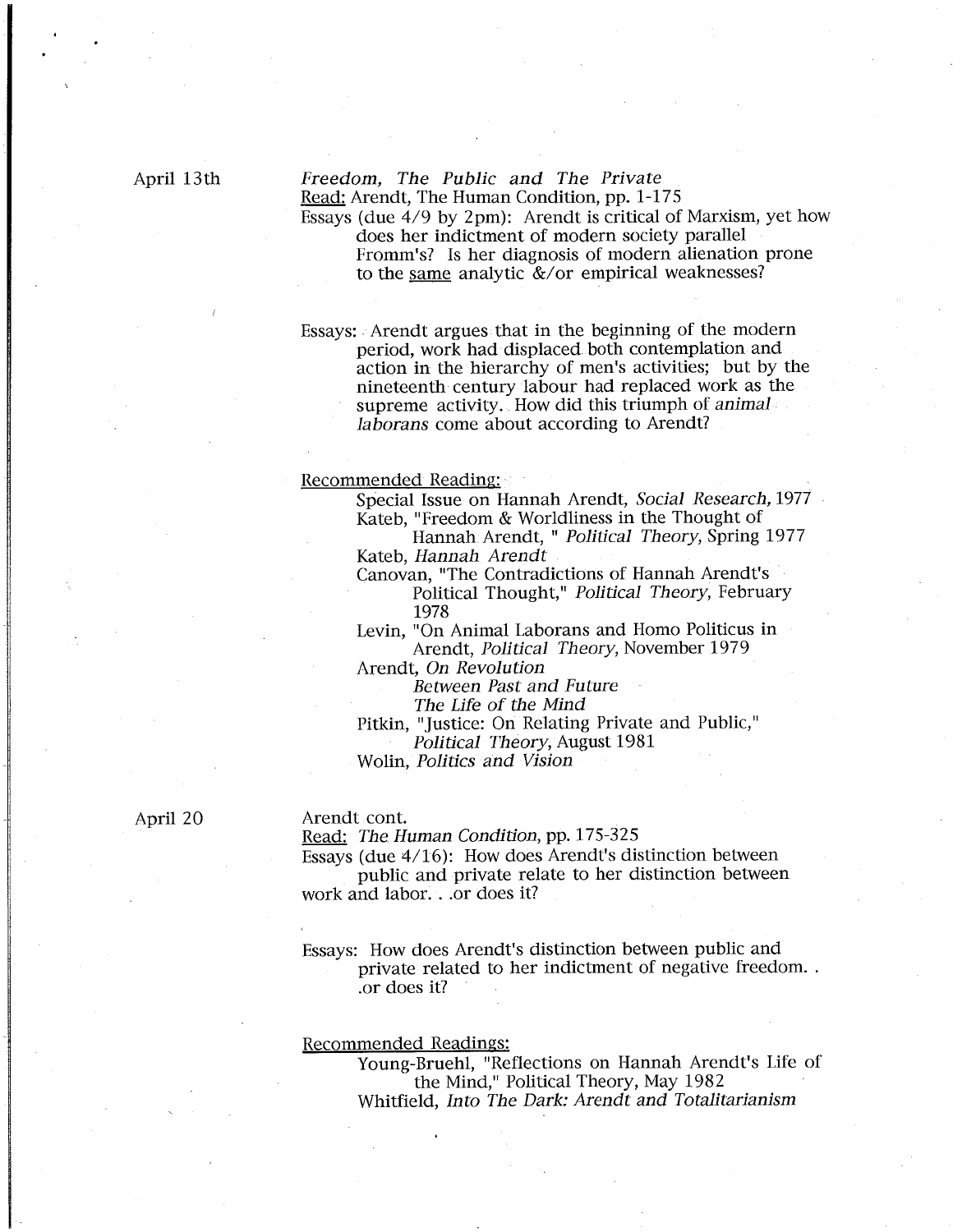Dallmayr, "Ontology of Freedom," Political Theory, May 1984

Arendt, Lectures on Kant's Political Philosophy Raaflaub, "Democracy, Oligarchy and the Concept of the Free Citizen in Late Fifth Century Athens," Political Theory, November 1983 Canovan, "A Case of Distorted Communications," Political Theory, February 1983

April 27th Post-Modern Feminism & End of Political Philosophy? Read: Mary Dietz, "Hannah Arendt & Feminist Politics," in Feminist Interpretations & Political Theory, eds. Shanley & Pateman\*; Rosemarie Tong, Feminist Thought, "Postmodern Feminism;" \*Feminists Theorize the Political, eds. Judith Butler & Joan Scott,\* on reserve

> Essays (due 4/23) How might a "post-modern" feminist critique Arendt? What, if anything, would they find useful in Arendt's analysis?

Essays: Can feminist political theory avoid assuming "a privileged epistemological perspective" or a generalizable "female" freedom in society? Explain. If not, what are the consequences?

Recommended Readings:

Michele Barrett, Women's Oppression Today: Problems in Marxist Feminist Analysis

Ann Bookmann & Sandra Morgan, Women & the Politics of Empowerment

Nancy Chodrow, The Reproduction of Mothering

Zillah Eisenstein, The Radical Future of Liberal Feminism

Capitalist Patriarchy and the Case for Socialist Feminism Michel Foucault, The History of Sexuality

Carolyn Merchant, The Death of Nature

Susan Okin, Women in Western Political Thought

Hanna Pitkin, "Food & Freedom in The Founder," Political Theory, 12, 1984 '